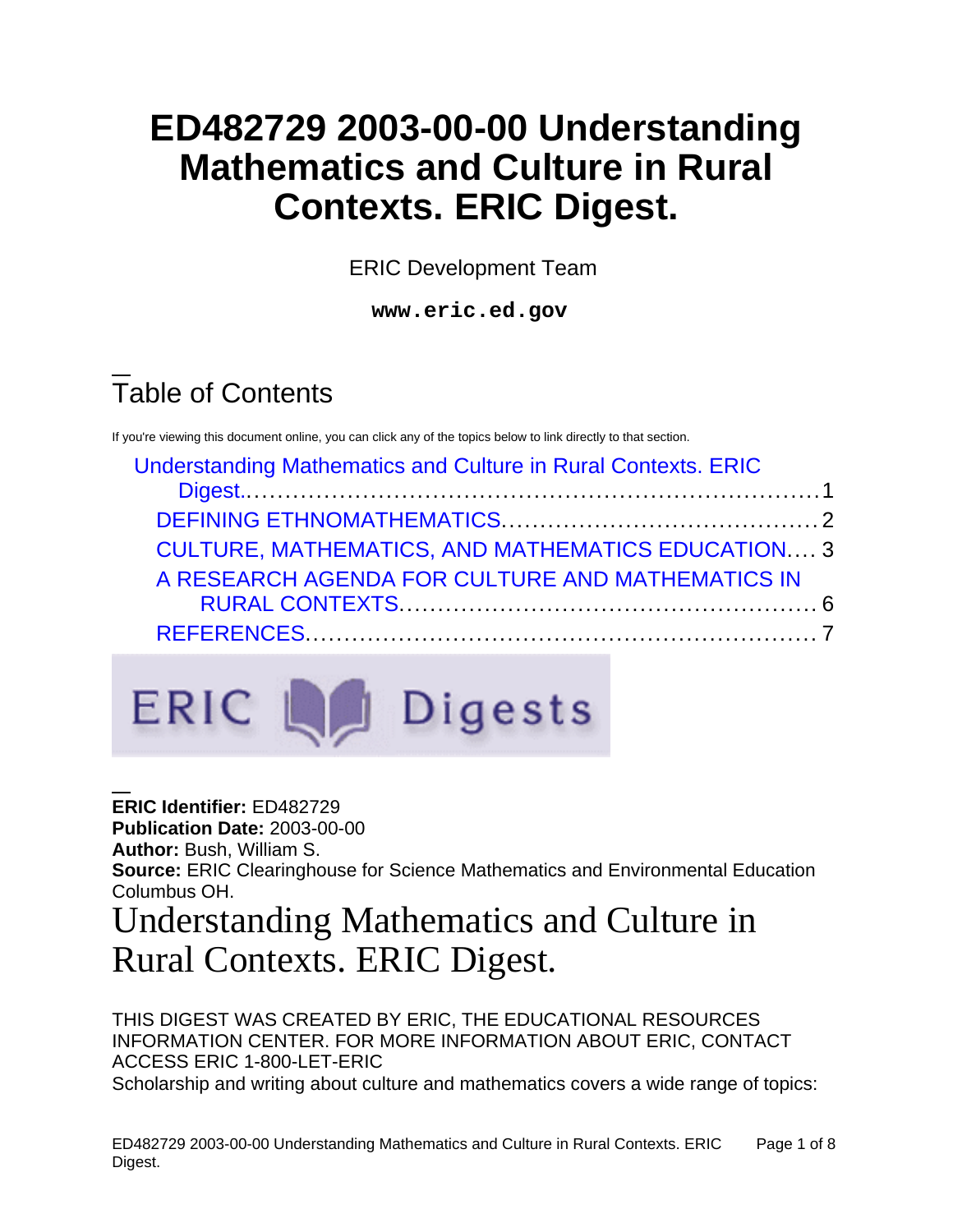the cultural bases for mathematics, mathematics development in different cultures, the historical culture of mathematics, effects of culture on how people learn about and are disposed toward mathematics, and the political effects on societies of mathematics and mathematics education. This Digest provides an overview of "concepts," "writers," and "tenets" associated with the study of mathematics and culture, and offers researchers a framework for the field, particularly with regard to rural contexts.

## <span id="page-1-0"></span>DEFINING ETHNOMATHEMATICS

Ubiratan D'Ambrosio, a Brazilian mathematician, coined the term "ethnomathematics" in the 1980s and offered this definition: "Ethnomathematics is the way different cultural groups mathematise (count, measure, relate, classify, and infer)" (D'Ambrosio, 1984). In other words, ethnomathematics examines how different cultural groups use mathematics.

In subsequent writing about ethnomathematics, he and others struggled with the meaning of the term. While many scholars contributed to that debate, D'Ambrosio's evolving definitions reflect the full spectrum of discussions--from very specific: "The mathematics which is practiced among identifiable cultural groups such as national-tribal societies, labour groups, children of certain age brackets, and professional classes." (D'Ambrosio, 1985, p. 45), to very broad: "The arts or techniques developed by different cultures to explain, to understand, to cope with their environment" (D'Ambrosio, 1992, p. 1184).

Barton (1996) grouped discussions about ethnomathematics into two categories: mathematics and mathematics education. In each category he identified four primary topics:

**Mathematics** 

\* Cultural nature of mathematics

\* Mathematics thought in other cultures

\* Cultural history of mathematics

\*Politics of mathematics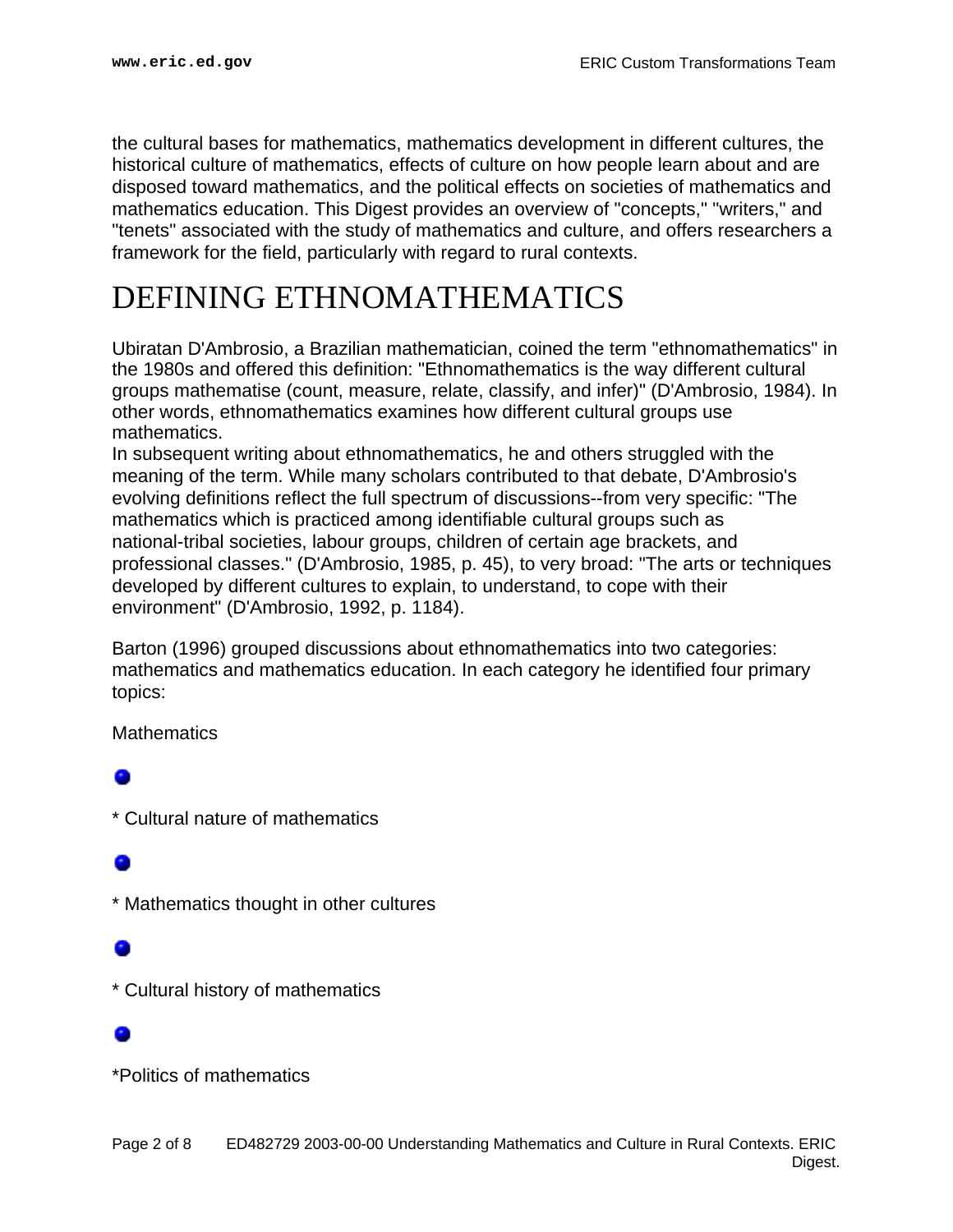### Mathematics Education

\* Mathematics learning in other cultures

\* Situated cognition, including language and bilingualism

\* Societal effects of mathematics education

### ۰

\* Relationships between mathematics and mathematics education

Barton then synthesized a definition of ethnomathematics intended to embrace all of these topics: "Ethnomathematics is a research programme of the way in which cultural groups understand, articulate and use the concepts and practices which we describe as mathematical, whether or not the cultural group has a concept of mathematics" (p. 214).

According to Barton, this definition implies that "(a) ethnomathematics is not a mathematical study, it is more like anthropology or history; (b) the definition itself depends on who is stating it, and it is culturally specific; (c) the practice which it describes is also culturally specific; and (d) ethnomathematics implies some form of relativism for mathematics" (p. 215).

## <span id="page-2-0"></span>CULTURE, MATHEMATICS, AND MATHEMATICS EDUCATION

Professional discourse and literature relating to culture, mathematics and mathematics education can be characterized by the following domains of study: culture and mathematics, culture and mathematics education, and the effects of culture on mathematics achievement.

Culture and Mathematics

Many scholars believe that mathematics activity is highly cultural. Topics of study include: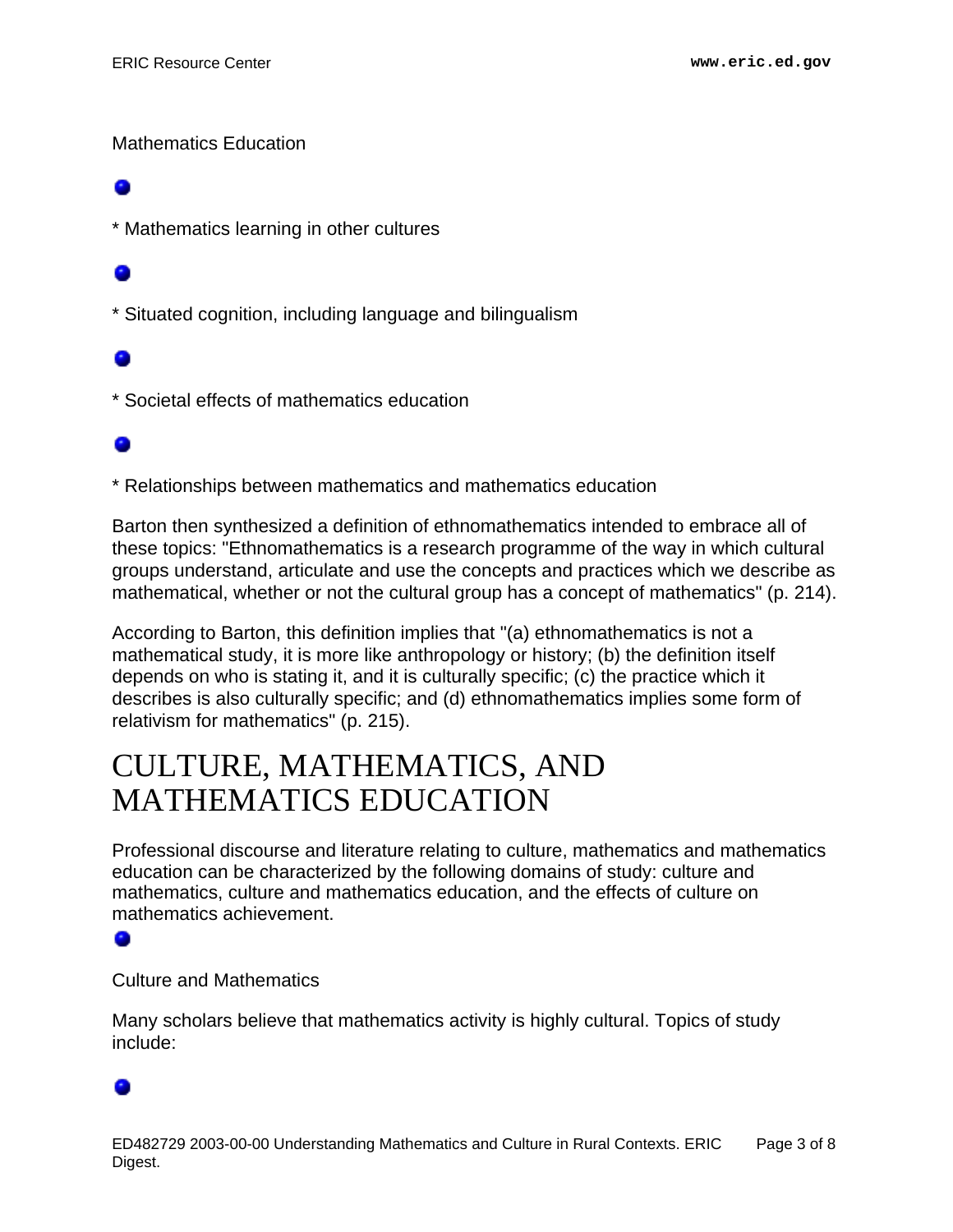\* The cultural nature of mathematics. Dossey (1992) asserted that mathematicians do not agree on the nature of mathematics, debating whether or not it is bound by culture ("interna-lists") or culture-free ("externalists"). Interna-lists such as Alan Bishop (1976, 1983, 1986, 1988) believe, in Bishop's words, that mathematics is "a cultural product which has developed as a result of various activities" and that counting, locating, measuring, designing, playing, and explaining are all part of that cultural product. Others, including critics of ethnomathematics are externalists who believe that mathematics thought is virtually culture free.

### ۰

\* Mathematical thought in other cultures. A body of anthropological research focuses largely on intuitive mathematics thinking developed in largely undereducated cultures. These studies examined populations varying from native peoples of Australia, Africa, the Pacific Islands, and North America to construction workers in Brazil. This work is enumerated and summarized in Barton (1994).

### ۰

\* Cultural history of mathematics. Studies in this area attempt to identify the historical mathematical contributions of different cultures across the world. Early examples include D'Ambrosio's (1980) review of the evolution of mathematics and his call for incorporating ethnomathematics into the history of mathematics (D'Ambrosio, 1985).

### ۰

\* Politics of mathematics. These works, such as Bishop's (1990) essay on the powerful influence of Western mathematics and D'Ambrosio's (1990) discussion of the role of mathematics in building democratic and just societies, examine how mathematics has affected non-academic areas of society.

### ۰

Culture and Mathematics Education

Mathematics education can both reflect and influence the political and social dynamics of a culture. Topics under this heading include:

### ۰

\* Mathematics learning in other cultures. This body of writing focuses on the importance of using culturally specific contexts in teaching and learning mathematics, including a) using relevant examples from the student's own culture; and b) exposing students to a variety of cultural contexts (multiculturalism). Examples in the first category include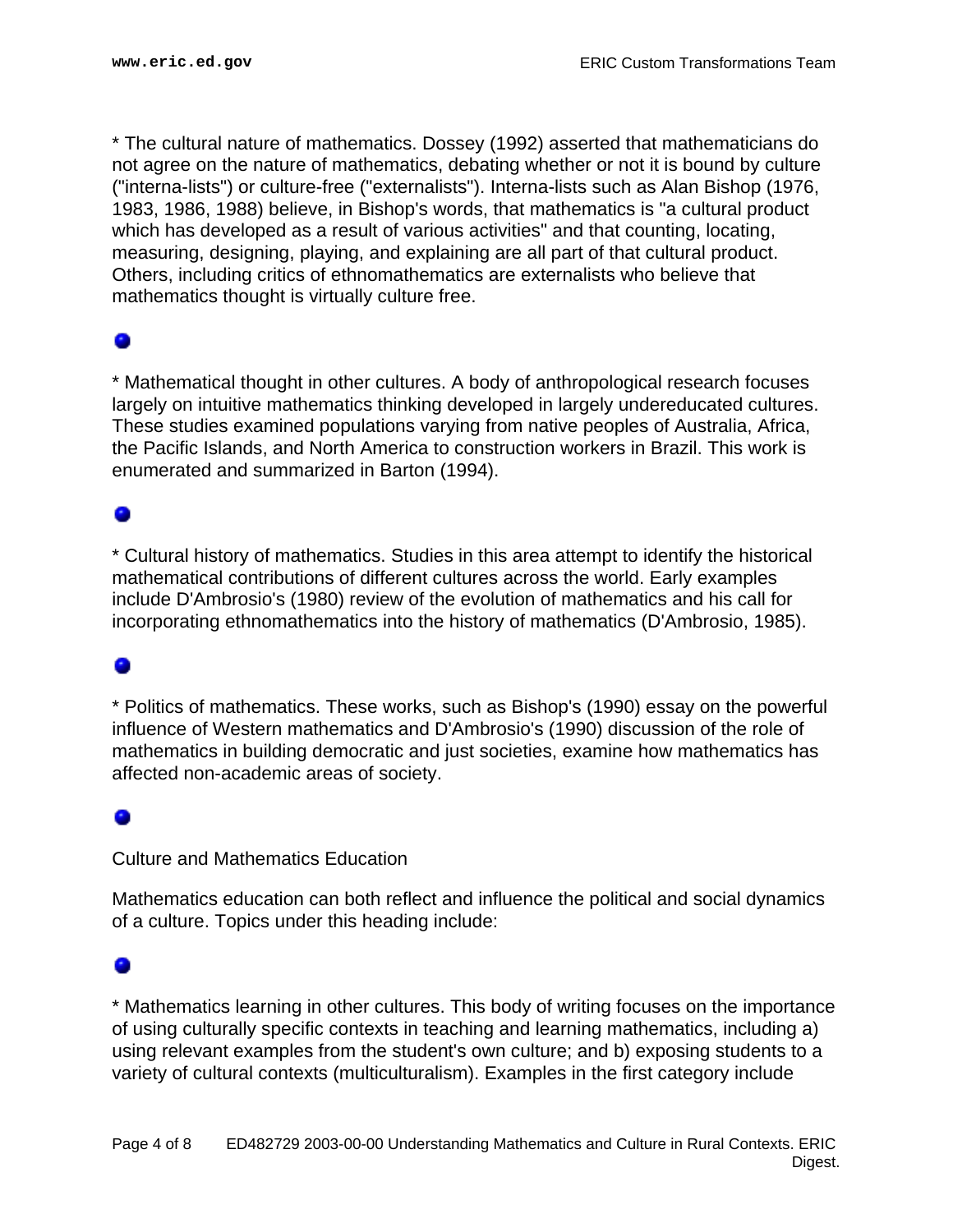making mathematics curricula more accessible to Native Americans, African Americans, and Hispanic Americans. Examples in the second include using multicultural children's literature to teach mathematics and integrating ethnomathematics principles in middle and elementary school classrooms.

\* Situated cognition including language and bilingualism. This research focuses on culture's influence in learning mathematics. Situated cognition refers to the intuitive mathematics needed for specific tasks rather than the formalized, codified mathematics learned in school. In this vein researchers have studied groups as varied as Brazilian candy vendors (Saxe, 1988) and American dairy farmers (Schribner, 1984). Studies on bilingualism's effect on mathematics learning also falls into this topic.

### ۰

\* Societal effects of mathematics education. This research includes, for example, work examining such issues as how mathematics may be used to create and reveal power and oppression--the critical mathematics pedagogy theory of Frankenstein (1997)--and the Mathematics and Society curriculum of Abraham and Bibby (1988).

### ۰

\* Relationships between mathematics and mathematics education. Work on integrating ethnomathematics and teacher preparation (Presmeg, 1998) and on relationships between African Americans' perception of mathematics and their motivation to learn mathematics (Walker and McCoy, 1997) fall under this heading.

### 0

Effects of Culture on Mathematics Achievement

Researchers have sought to identify cultural factors that might explain differences in mathematics achievement and attitudes, investigating differences across lines of national origin, ethnicity, and gender. This body of research identified the following general cultural influences on mathematics performance and dispositions:

\* Popular media. Media shape and reinforce popular beliefs about ethnic and gender differences in mathematical abilities and achievement (Leder, 1992; Malloy, 1997).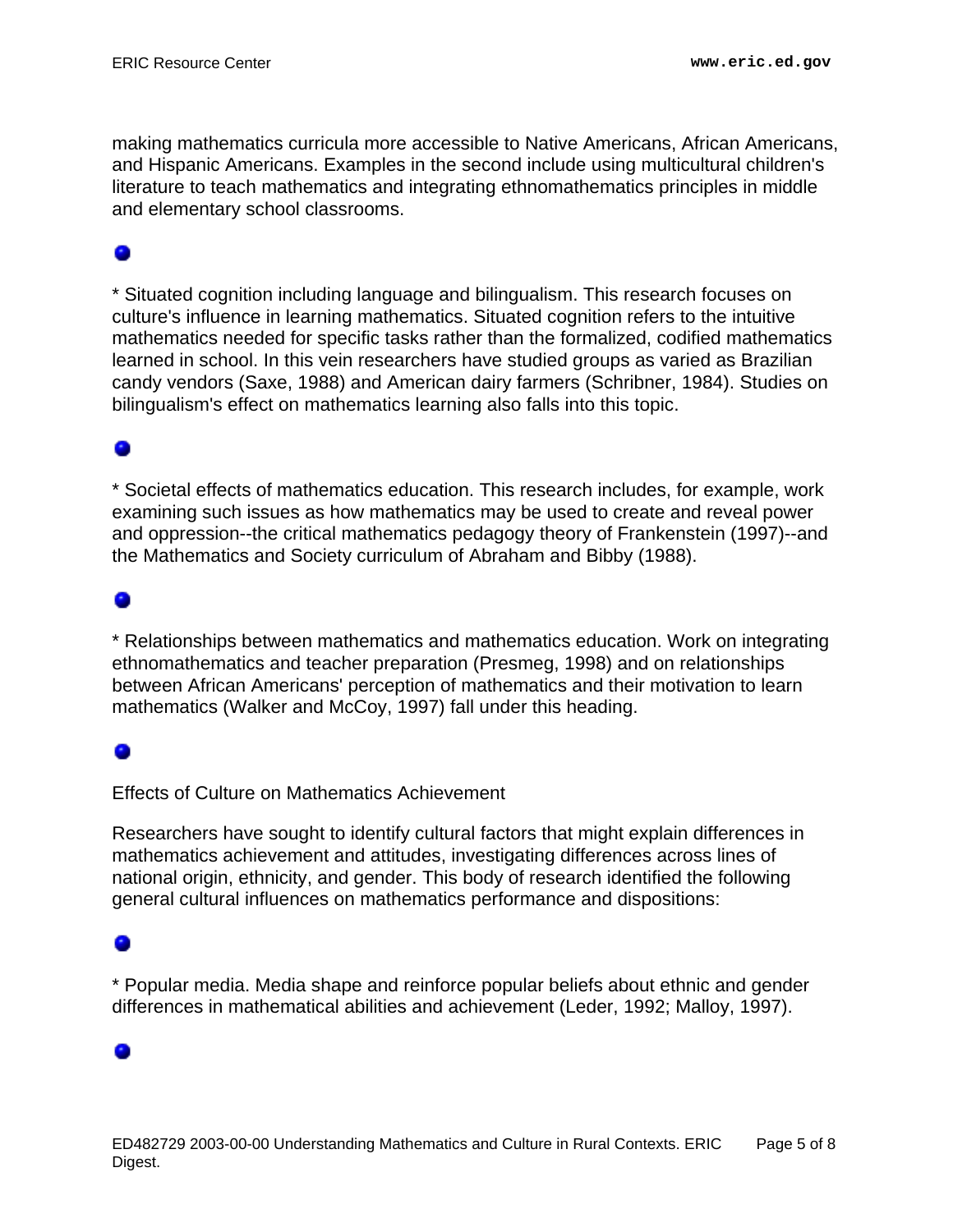\* Parents. Parent expectations consistently show strong effects on student performance and attitudes. This is reflected in work that contrast Asian parents' beliefs that effort results in successful performance with American parents' belief that innate ability largely affects performance (Stevenson, 1987) and a wide range of other work examining parents' attitudes and expectations.

\* Teachers. Cross-cultural comparisons of curricula and teaching routines show widely varying expectations of student performance and abilities. To cite just one example, Zhonghong and Eggleton (1995) found that mathematics curricula in the United States reveal low expectations for performance, while Chinese curricula challenged its students. In another vein, Bradley (1984) observed that many Native American students had extensive knowledge of mathematics deeply rooted in their culture and traditions; few teachers, however, tapped into this reservoir of traditional knowledge (Kawagley, 1990; Pomeroy, 1988). Leder (1992) documented subtle differences in the way teachers interacted with male and female students in mathematics classrooms.

### o

\* Students' own beliefs. Research consistently finds that student attitudes and beliefs often differ in ways that reflect varying cultural heritage, an observation not surprising considering that cultural heritage and parental beliefs and attitudes shape students' beliefs and attitudes.

\* Language. Researchers have examined how language differences for Chinese, (Geary et al., 1996), Spanish-speaking (Valverde, 1984), and Native American (Moore, 1994) students helped or hindered their learning mathematics concepts.

## <span id="page-5-0"></span>A RESEARCH AGENDA FOR CULTURE AND MATHEMATICS IN RURAL CONTEXTS

Barton (1996) outlined a classification scheme for research in ethnomathematics in three dimensions: time, culture, and mathematics. We might apply his scheme to our attempt to understand how mathematics is situated in a rural context in this way:

\* Time: Examples include how early rural settlers used mathematics or how modern rural entrepreneurs use mathematics.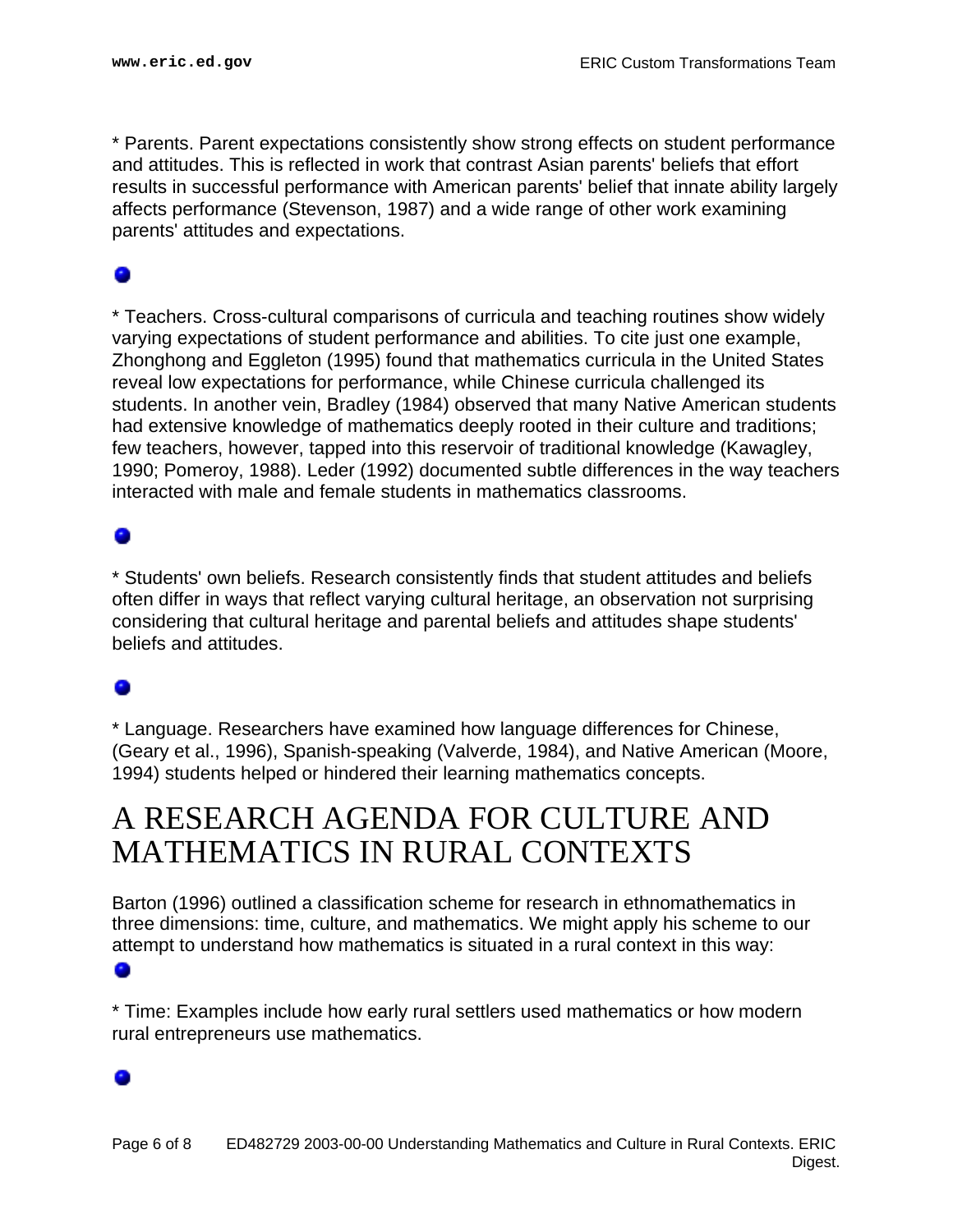\* Culture: Examples include the extent to which rural male teens value mathematics, whether rural girls are encouraged to pursue careers based on mathematics, or how rural teachers incorporate community issues or activities in mathematics lessons.

### ۰

\* Mathematics: Examples include the formal conceptions of mathematics held by rural teachers, their students, and community members or how mathematics is intuitively used by rural craftsmen and farmers.

## <span id="page-6-0"></span>REFERENCES

Barton, B. (1996). Making sense of ethnomathematics: Ethnomathematics is making sense. "Educational Studies in Mathematics," 31, 201-33. Bradley, C. (1984). Issues in mathematics education for Native Americans and directions for research. "Journal for Research in Mathematics Education," 15, 96-106.

D'Ambrosio, U. (1984). "The intercultural transmission of mathematical knowledge: Effects on mathematical education." Campinas: UNICAMP.

D'Ambrosio. (1985). Ethnomathematics and its place in the history and pedagogy of mathematics. "For the Learning of Mathematics," 5, 44-8.

D'Ambrosio, U. (1992). Ethnomathematics: A research programme on the history and philosophy of mathematics with pedagogical implications. "Notices of the American Mathematics Society," 39, 1183-85.

Geary, D. C., Bow-Thomas, C. C., Fan, L., & Stigler, R. S. (1996). Development of arithmetical competencies in Chinese and American children: Influence of age, language, and schooling. "Child Development," 67, 2022-2044.

Kawagley, O. (1990). Yup' ik ways of knowing. "Canadian Journal of Native Education," 17, 5-17.

Leder, G. C. (1992). Mathematics and gender: Changing perspectives. In D. A. Grouws (Ed.), "Handbook of research on mathematics teaching and learning" (pp.39-48). New York: MacMillan.

Malloy, C. E. (1997). Including African American students in the mathematics community. In J. Trentacosta & M. J. Kenney (Eds.), "Multicultural and gender equity in the mathematics classroom: The gift of diversity" (pp. 23-33). Reston, VA: National Council of Teachers of Mathematics.

Moore, C. G. (1994). Research in Native American mathematics education. "For the